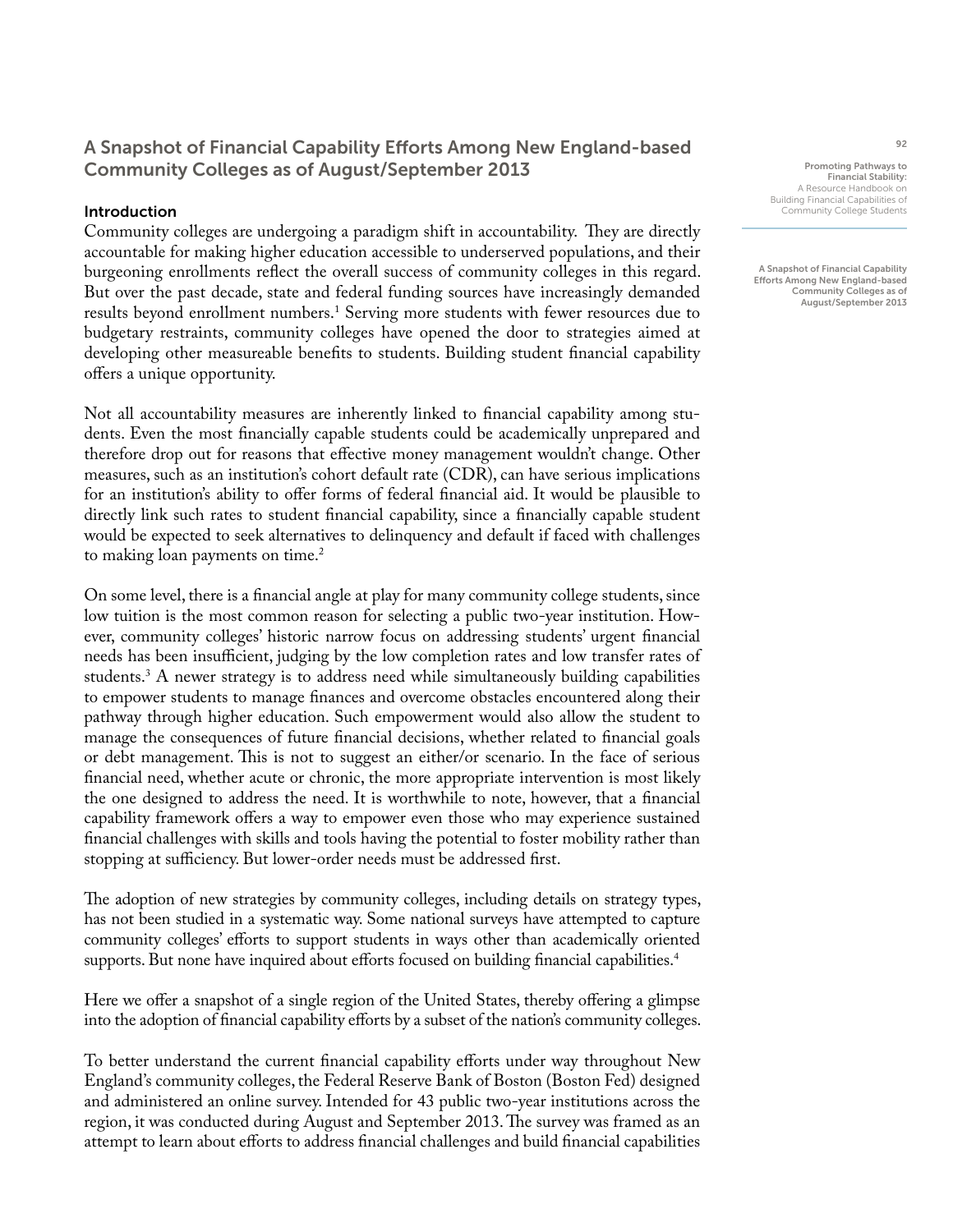among students attending the region's community colleges. The goal was to learn about current efforts in place as well as factors likely to influence those efforts.

At a descriptive level only, this analysis placed the institutions' mix of financial capability efforts in the context of their institutional priorities, resource availability, and perceptions of student need as of summer and fall 2013. Taking stock of where institutions lay on the continuums of strength of fit, in terms of priorities and values, and resource availability was considered to be a useful exercise for identifying areas of opportunity.

### Summary of Findings

Almost all survey respondents appeared to support the concept of building financial capabilities at the post-secondary level and most respondents indicated that their respective institutions see it as a priority. Yet there was a pattern of insufficient resources allocated to do this work within the responding institutions. Among respondents indicating that their institution sees building financial capabilities among students as a priority, there was an almost even split between those with high resource availability (13) and those with low resource availability (12). An additional seven respondents indicated both a perceived low priority and low resource availability. No respondents indicated a low priority combined with a high resource availability to do the work, suggesting that seeing the work as important was a bare minimum for the adoption of a financial capability strategy.

We expected that institutions would offer programs and services to address the financial needs and challenges of students. For the survey, we formulated questions to clearly distinguish efforts to address financial challenges from those efforts intended to build financial capabilities. Quantifying this second set of activities was the purpose of the survey. The mean number of efforts to address financial challenges was significantly higher than the number of efforts to build financial capabilities (4.1 and 2.4, respectively). Two institutions reportedly offered no options for financial capabilities, and four institutions offered as many as six options for addressing financial challenges.

The combination of high-priority, acute financial student needs and the existence of ongoing programs for addressing student financial need may signal that there is an opportunity for those institutions to consider prospects for initiating a financial capability strategy.

#### Descriptive Findings from the Survey

Additional highlights from the survey of New England community colleges include the following:

Characteristics of Responding Institutions and Respondents (*N*=34):

- At least one institution from each of the six New England states responded to the survey.
- There is more representation of institutions in Massachusetts and more populated geographic settings among responding institutions.
- More than 40% of responding institutions served mid-size student populations between 2,500 and 7,500, with the remainder split evenly above and below this amount.
- On average, responding institutions (*N*=26) estimated that more than half of their students were Pell Grant-eligible (*M*=62, *SD*=15.9).

Promoting Pathways to Financial Stability: A Resource Handbook on Building Financial Capabilities of Community College Students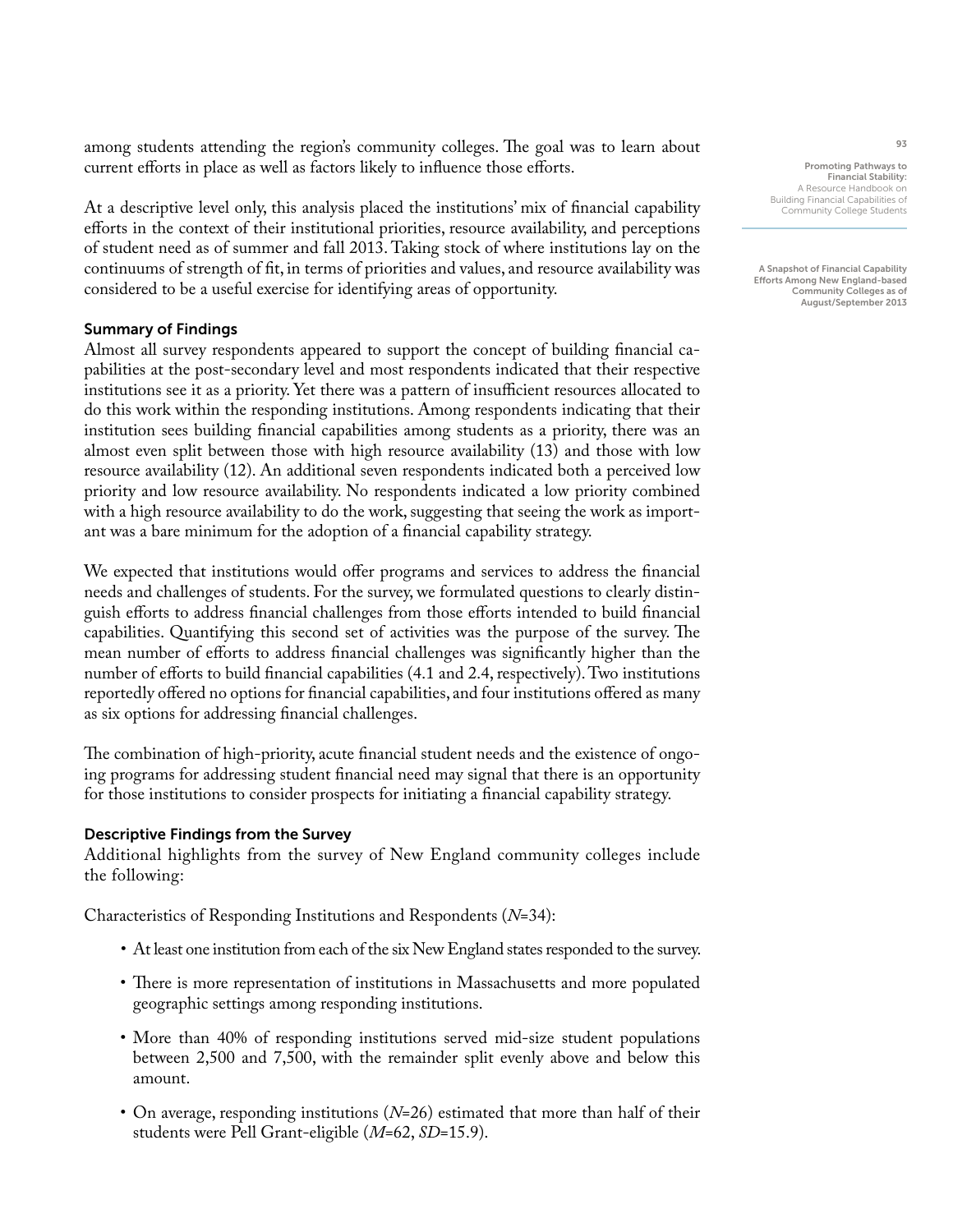- Almost two-thirds of respondents have been working at their institution for more than 10 years.
- More respondents reported being knowledgeable about efforts to address financial challenges than efforts to build financial capabilities.

Institutional Priorities, Values, and Student Needs:

- Seventy-six percent of respondents (*N*=34) reported that building financial capabilities is a priority at their institution.<sup>5</sup>
- Despite the fact that a large majority of respondents perceived the building of financial capabilities as an institutional priority, just 38% of respondents (*N*=34) reported specific staff positions dedicated to building financial capabilities.
- All but two respondents felt that financial capabilities should be built at the post-secondary level.
- Nearly all respondents who answered questions on student needs (*N*=29) indicated that "lack of family financial support" and "lack of emergency funds" were important or extremely important reasons that cause students to struggle.

Inventory and Assessment of Efforts in Place:

- All respondents indicated offering two or more programs or services to address financial challenges.
- Twenty-nine out of 31 respondents (94%) who answered a question about current financial capability efforts indicated offering one or more options to students.
- Eighty-four percent of responding institutions indicated offering financial education classes or workshops.
- Twenty-four out of 28 respondents (86%) felt that neither the mix nor capacity of programs and services were sufficient for meeting student needs.

Perceived Barriers to Building Financial Capabilities:

- The majority of respondents considered funding and staff time to be barriers to building financial capabilities.
- Ability to engage partners was seen as a barrier by the fewest number of respondents. This could indicate a perception that partner engagement is simple or that partner engagement hasn't received much consideration.

### Background

Community colleges have expanded rapidly over the last decade, enrolling 1.6 million students, but they lack adequate funding per student to meet the demands of the expansion.<sup>6</sup> Within this context, there has been both an increased recognition of the role community colleges play in fostering economic mobility and an increased demand for better outcomes from these historically accessible public two-year institutions. While community colleges have delivered on access and equity by opening the doors of higher education to many

Promoting Pathways to Financial Stability: A Resource Handbook on Building Financial Capabilities of Community College Students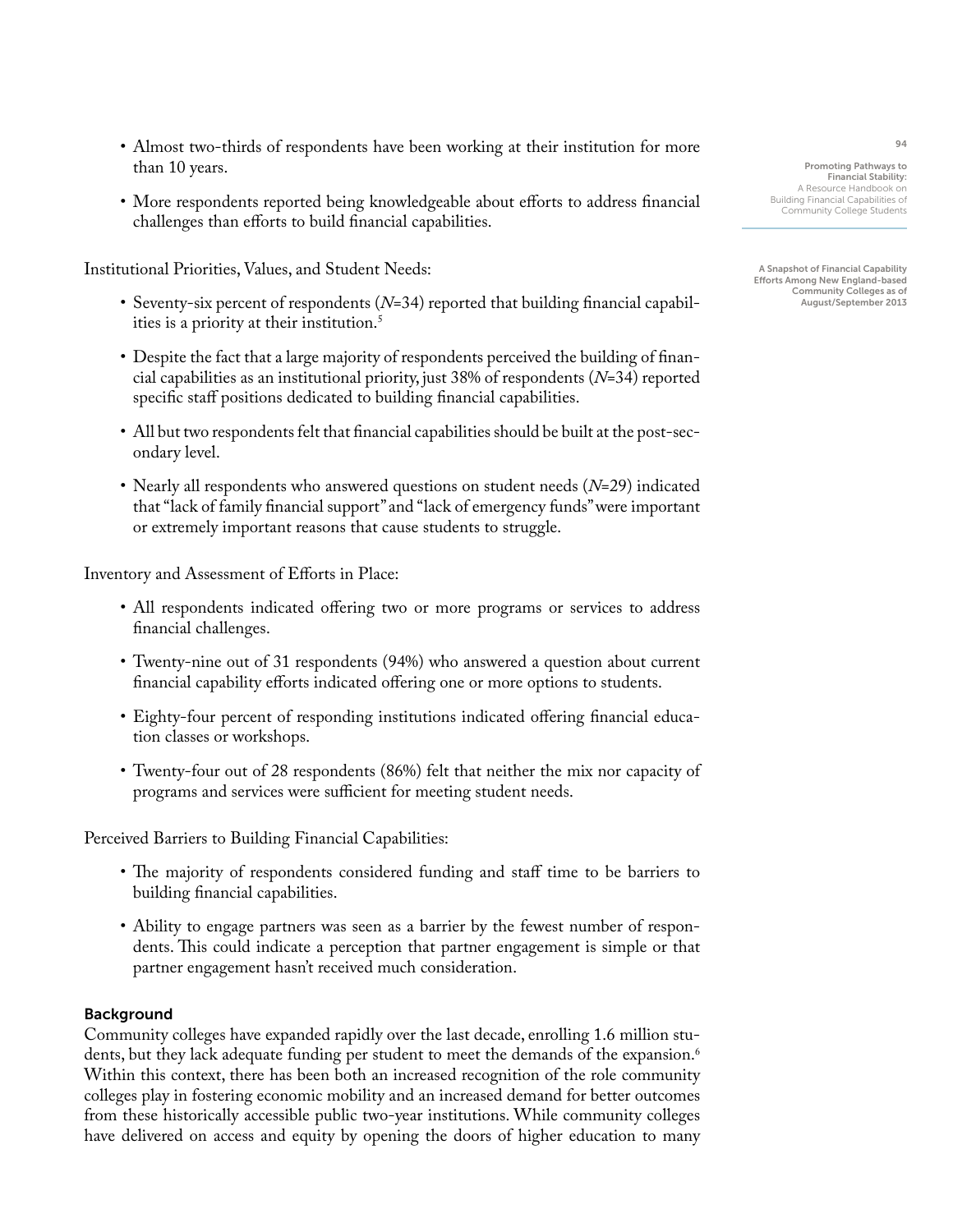underserved populations who might not otherwise be able to afford college or meet the academic requirements for admission, they have not been as effective at producing high rates of persistence, degree/certificate completion, successful transfer to four-year institutions, and job placement.7

These outcomes must be put into perspective, however, since community colleges serve a much higher proportion of nontraditional students, those who are less academically prepared for college, and lower-income, first-generation students than their four-year counterparts. They are serving students with many acute social and financial needs that can be difficult to overcome in isolation even without low levels of college readiness.8 The possibility that community colleges could help increase the nation's competitiveness and produce more equitable outcomes is generating a movement by researchers, policy makers, government agencies, and consultants who are interested in increasing the effectiveness of community colleges.

Community colleges are increasingly part of pilot projects to try out strategies that might represent new ways of supporting students, and they are the subjects of research on ways to redesign the community college system for increased effectiveness.<sup>9</sup> There is energy and movement to increase the capacity of these institutions to meet the needs and improve the success of their student bodies. On the institutional side, many community colleges are already devoting time to meeting student needs outside the scope of academic supports, whether systematically or not, which might also be indicative of an openness to working with students in new ways. According to a national survey of community college faculty, more than 45% of respondents reported that much time was spent at their institutions

#### Figure 1

Percent of Community College Faculty Survey of Student Engagement (CCFSSE) Respondents, Who Indicated That Their Institution Spends "Quite a bit" or "Very much" Time on the Following Tasks:



Source: Center for Community College Student Engagement, The Community College Faculty Survey of Student Engagement 2013, The University of Texas at Austin. \*Note: N's ranged by question and year. In 2011, the N ranged from 12,525 to 12,548; in 2012, the N ranged

Promoting Pathways to Financial Stability: A Resource Handbook on Building Financial Capabilities of

Community College Students

A Snapshot of Financial Capability Efforts Among New England-based Community Colleges as of August/September 2013

from 10,089 to 10,106; and in 2013, the N ranged from 12,604 to 12,652.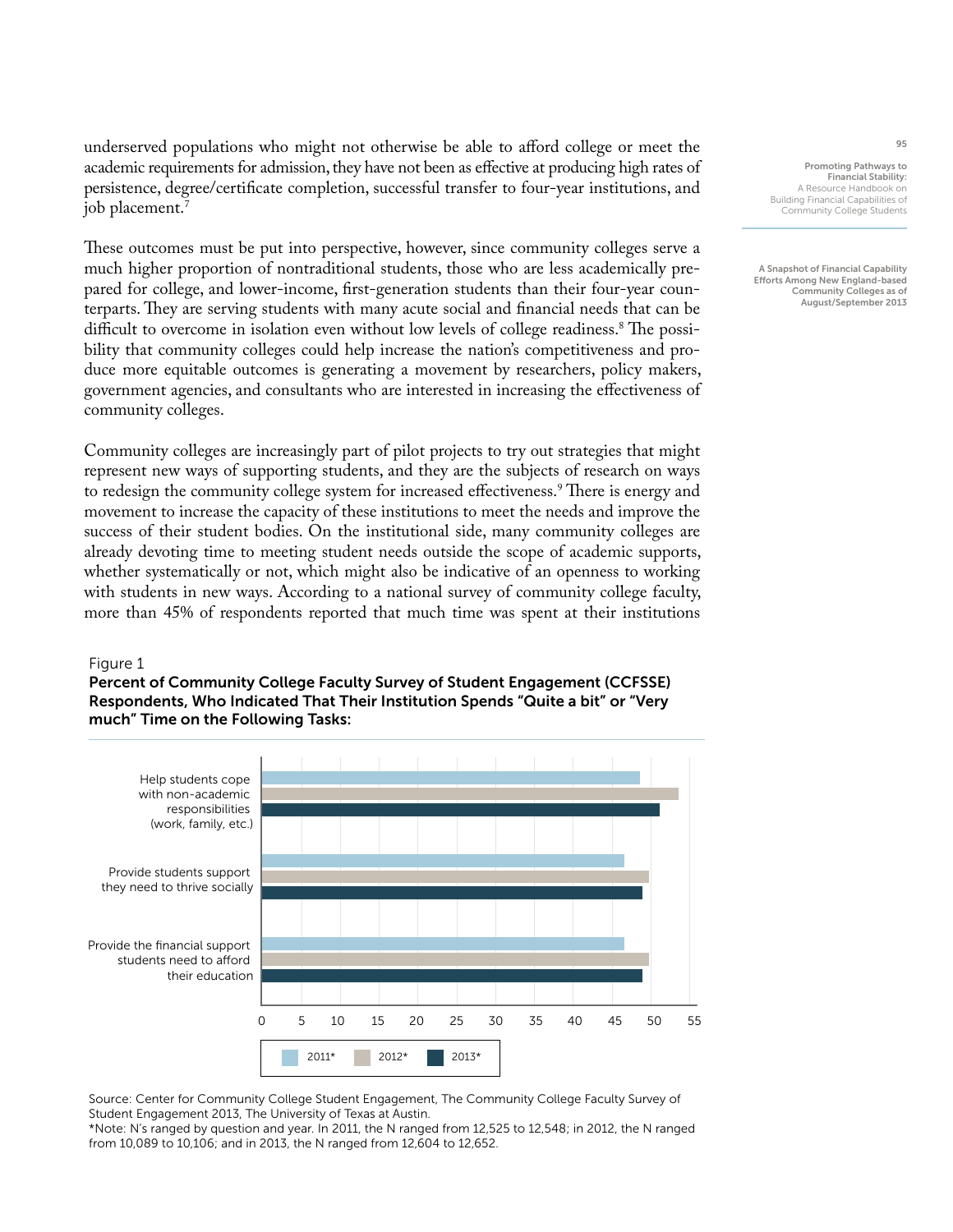supporting students in ways other than academically from 2011 to 2013 (see Figure 1).<sup>10</sup> If institutional staff members find this type of support necessary, even if it's not part of their role description or department function, tools to respond intentionally may be welcome.

From the Community College Faculty Survey of Student Engagement (CCFSSE), it's not possible to tease out how respondents' institutions helped students cope with nonacademic responsibilities or to thrive socially. Nor did the survey ask whether time spent was intentional or reactionary, but in either case it's clear that time is being spent on activities that may or may not be institutionalized functions.

The CCFSSE asked about the provision of financial support but not about building financial capabilities of students. The absence of data on efforts to build financial capabilities of community college students motivated this research.

The survey conducted by the Boston Fed was an attempt to understand the extent to which community colleges in New England are intentionally working to build the financial capabilities of students. While only a single region of the country was surveyed, it marks a first attempt to systematically capture details on financial capability efforts at community colleges.

### Methodology

An online survey was sent to 43 community colleges in New England. The survey was developed by staff from the Boston Fed based on a review of the literature and insights from subject matter experts. The Boston Fed worked with the New England Board of Higher Education to disseminate the survey to institutions across the region. (See the Appendix for more details on the Data Collection and Survey Development and Administration.)

### Measures

The term "financial capabilities" was defined in the survey as "the capacity, based on knowledge, skills, and access to manage personal finances more effectively."11 Although efforts to address financial challenges were not defined explicitly in the survey, the convention used throughout most of the survey was to separate questions by type of effort and, in most instances, to repeat the question accordingly (e.g., rate your knowledge of efforts to address financial challenges followed by rate your knowledge of efforts to address financial capabilities). The intention was to make respondents aware that questions about efforts to build financial capabilities were not asking about efforts to address financial challenges. The survey did not categorize specific offerings (e.g., financial education, financial coaching, and emergency funds) by effort type. This categorization was done during the analysis of the data.

The programs and services coded as financial capability efforts included the following:

- financial education classes or workshops,
- financial coaching or counseling,
- pipeline of services from high school to job,
- budget plan requirement to access financial aid,
- financial stability center model, and
- matched savings programs.

Promoting Pathways to Financial Stability: A Resource Handbook on Building Financial Capabilities of Community College Students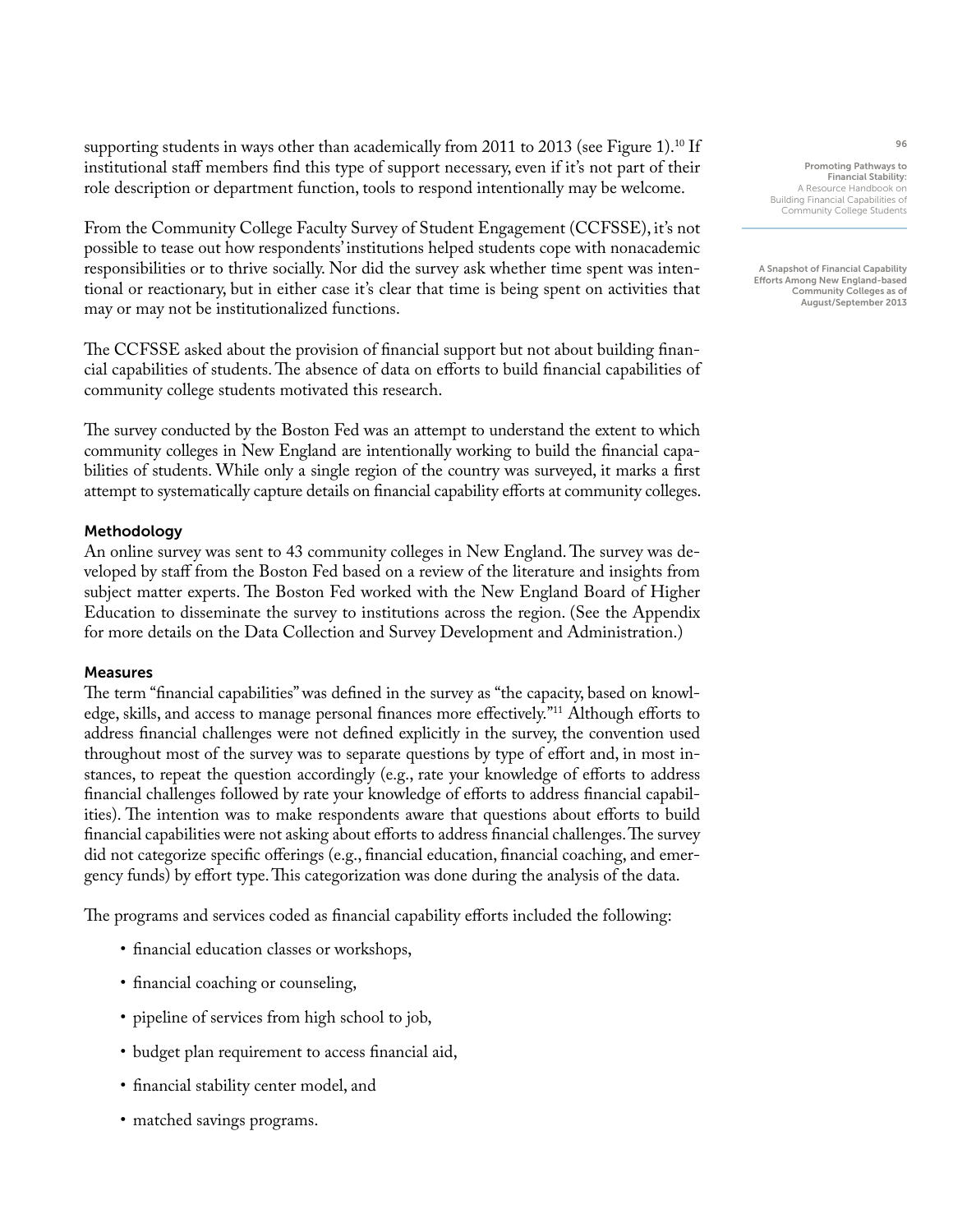The programs coded as efforts to address financial challenges included the following:

- Free Application for Federal Student Aid (FAFSA) completion assistance,
- emergency funds,
- needs-based scholarships,
- assistance accessing public benefits,
- financial assistance such as childcare, and tax filing assistance.

The coding was based on whether the program or service could be offered without intending to build skills and knowledge in the hope of promoting positive behavior change. Although it's possible to incorporate FAFSA completion into a financial education workshop, it's also possible to deliver FAFSA assistance with the single intention of helping students gain access to aid.

Additional measures created from variables in the dataset include the total number of financial capability efforts, the total number of efforts to address financial challenges, and a measure of fit and resource availability. The first two variables were created by totaling the number of efforts that respondents indicated offering from each category. The number of each type of effort was totaled for each institution, generating "total number of financial capability efforts" and "total number of efforts to address financial challenges."

The measure of fit and resource availability was created using two variables inquiring about institutional priorities, which were the following: "Efforts to build financial capabilities of students are considered a priority within my institution" and "Aside from financial aid, there are specific staff members/roles focused on building financial capabilities of students." Respondents who agreed or strongly agreed with the first question on whether efforts are a priority were coded as "strong fit," and those who disagreed or strongly disagreed were coded as "weak fit." Respondents who agreed or strongly agreed with the second question on staffing and roles were coded as "available resources," and those who disagreed or strongly disagreed were coded as "no resources."

### Analysis

Through the joint efforts of the Boston Fed and the New England Board of Higher Education to disseminate and promote the survey, 79% of surveyed institutions (34 of 43) completed at least part of the online survey; 65% completed the entire survey. The level of participation across the region was stronger than expected, but a stronger response rate wouldn't affect the options for analysis since the most we could hope for was 43 cases. We're limited to descriptive analysis but consider the findings useful for the purposes of developing a baseline for the region and engaging institutions in discussions surrounding a financial capability strategy.

The areas covered in the analysis included the following:

- characteristics of responding institutions and respondents;
- institutional priorities, values, and student needs;
- inventory and assessment of efforts in place; and
- perceived barriers to building financial capabilities.

Promoting Pathways to Financial Stability: A Resource Handbook on Building Financial Capabilities of Community College Students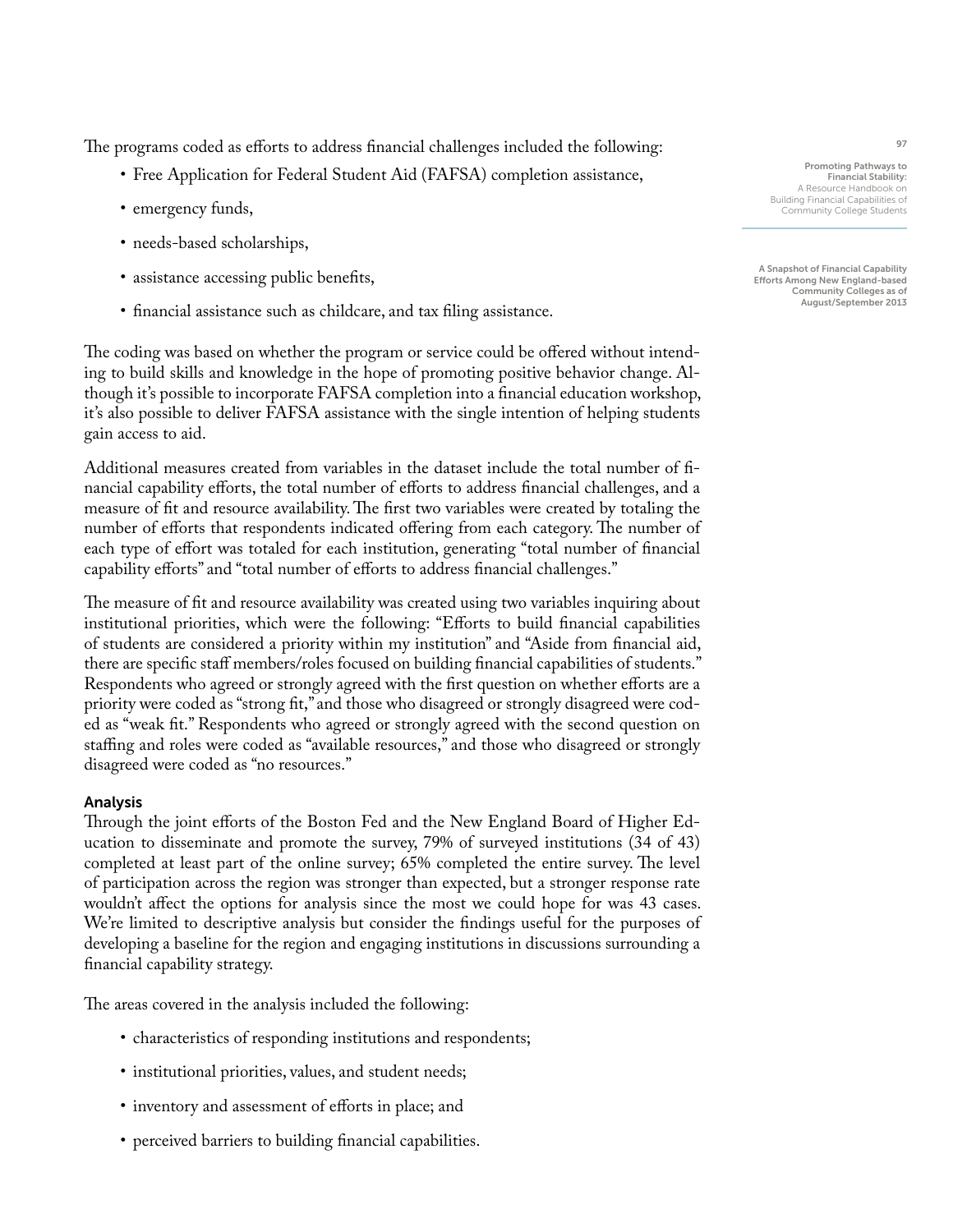Next we will discuss each of these areas.

### 1. Characteristics of Responding Institutions and Respondents

With the exception of Connecticut, the responsiveness of the institutions in each state ranged from 86–100%. In Connecticut, more than half of the community colleges responded to the survey (7 out of 12).

Out of 26 schools that responded to a question about the financial aid eligibility of their student population, 81% (21) estimated that at least 50% of their students are eligible for Pell Grants. Out of 19 respondents that estimated the percentage of their students who are low- to moderate-income (LMI), 84% (16) reported that at least 50% of their students are LMI.

### Figure 2 Responsiveness of Institutions by State



Figure 3

Respondent's Self-reported Knowledge Level of Programs and Services by Type



Promoting Pathways to Financial Stability: A Resource Handbook on Building Financial Capabilities of Community College Students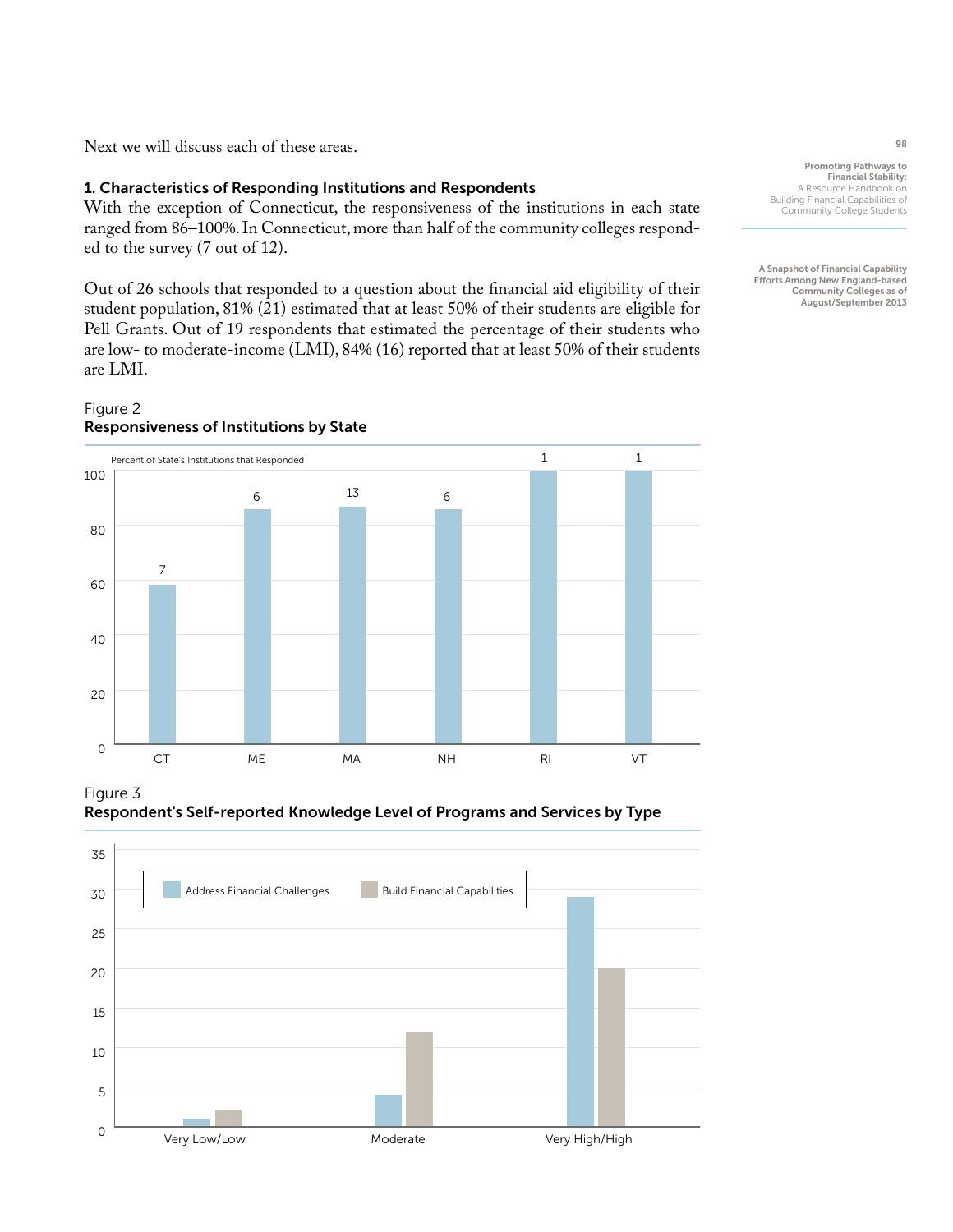The largest portion of responding institutions were mid-size in terms of the student populations enrolled in fall 2012. The remainder was split evenly with 29% enrolling less than 2,500 and 27% enrolling more than 7,500 students in 2012.12

Most respondents indicated working at the community college for more than 10 years and had high levels of self-reported knowledge of efforts to address financial challenges. Fewer reported high levels of knowledge of efforts to address financial capabilities.

### 2. Institutional Priorities, Values, and Student Needs

Of the 34 community colleges that responded to the question about priorities, 26 institutions agreed or strongly agreed that building financial capabilities was a priority at their institution. Half of this group (13) indicated they had dedicated staff/roles to building financial capabilities of students. We did not ask if partners were used to specifically help strengthen financial capabilities, which could explain the discrepancy; however we do know that 19 respondents indicated that their institution engages in partnerships with external stakeholders to enhance their overall program/service mix intended to address financial challenges and build financial capabilities. We also do not know how long financial capabilities have been considered an institutional priority. Asking this question may have provided a more useful lens for interpretation of the results.

### Figure 4A Institutional Priorities



Using responses to the questions indicated in Figure 4A, we grouped respondents into categories of fit and resources as shown in Figure 4B. Consistent with Figure 4A, the majority of respondents are categorized as "strong fit," since they agreed or strongly agreed that efforts to build financial capabilities are a priority at their institution. However, when looking at how fit combines with resource availability, more than 55% report that staff resources are not dedicated to building financial capabilities. No institutions reported a weak fit combined with available resources.

When asked about the financial challenges LMI students face, the option selected by most respondents (29) was tuition and education-related expenses. But even the least commonly selected option, student loan debt, was still selected by 22 institutions. The other options included transportation, living expenses, lodging/shelter, managing personal finances, and child care/medical bills.

Promoting Pathways to Financial Stability: A Resource Handbook on Building Financial Capabilities of Community College Students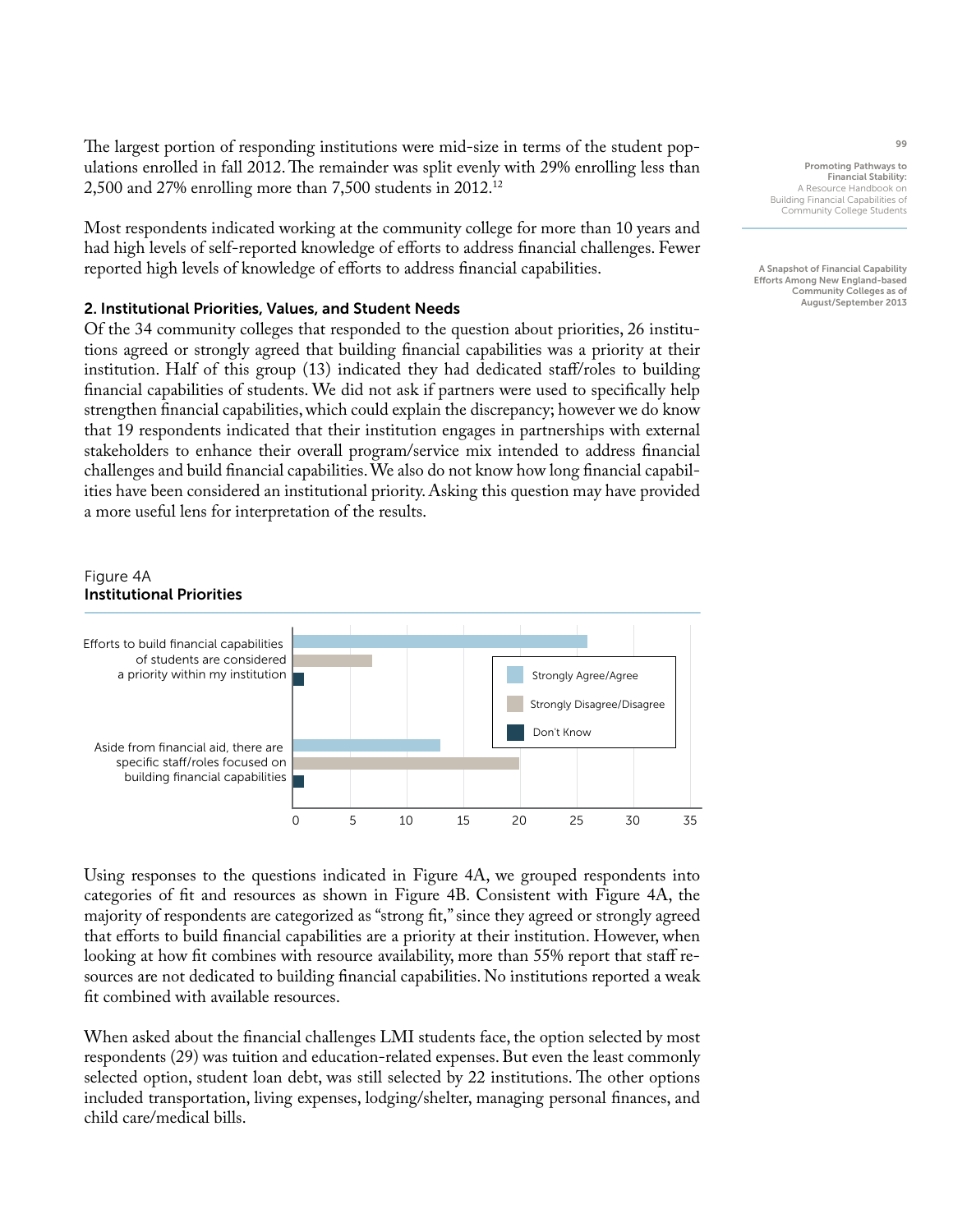### Figure 4B Percentage of Institutions by Fit and Resource Availability



Promoting Pathways to Financial Stability: A Resource Handbook on Building Financial Capabilities of Community College Students

A Snapshot of Financial Capability Efforts Among New England-based Community Colleges as of August/September 2013

Respondents were asked to share their perceptions of the reasons students struggle financially (see Figure 5). The reasons selected by most respondents include "lack of family financial support" and "lack of emergency funds." There was also a shared perception by more than half of respondents that students engage in suboptimal financial decision making but also may be underutilizing financial aid and public benefits.

## 3. Inventory and Assessment of Efforts in Place

A comparison of Figures 6A and 6B reveals that more respondents have efforts in place to address the financial challenges of students than to build the financial capabilities of students.





## Perceived Reasons for Students' Financial Struggles

100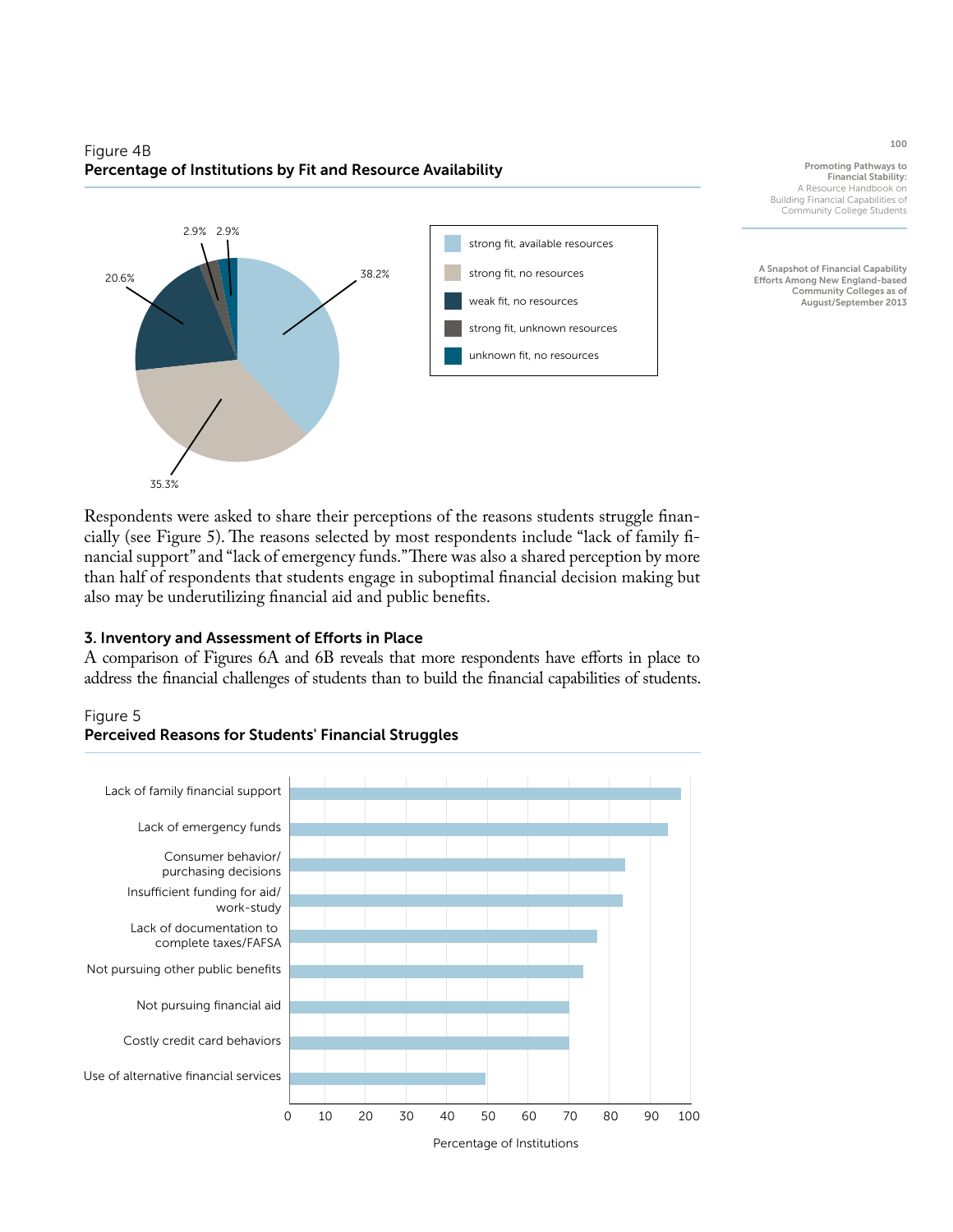## Figure 6A **Financial Capability Efforts**



Promoting Pathways to Financial Stability: A Resource Handbook on Building Financial Capabilities of Community College Students

A Snapshot of Financial Capability Efforts Among New England-based Community Colleges as of August/September 2013

### Figure 6B **Efforts to Address Financial Challenges**



## Figure 6C Number of Total Efforts by Type

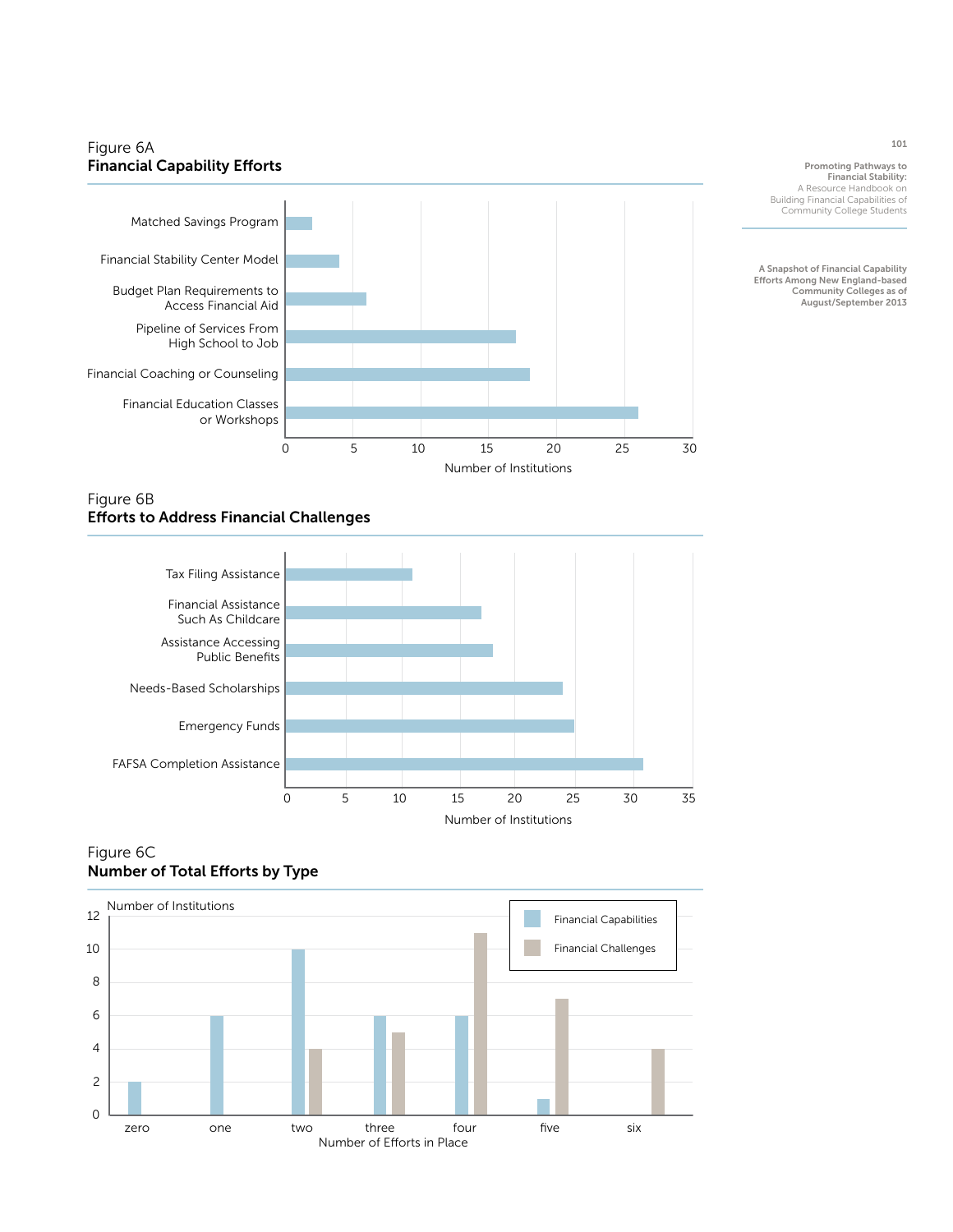Only two institutions didn't offer any options for building financial capabilities. The most common offering was financial education classes or workshops, which according to further query, were delivered in various ways: 13 institutions offered noncredit workshops, six institutions offered classes for academic credit, and one institution offered classes or workshops for "other credit." Eight institutions indicated integrating financial capability content into other courses. The least common type of financial capability effort offered to students was a matched savings program.13

All respondents indicated that their institutions provide assistance completing the FAFSA. The next two most commonly reported programs to address financial challenges of students included emergency assistance funds and needs-based scholarships reported by 81% and 77% of respondents, respectively. Tax filing assistance was offered by the smallest number of respondents (11).

Promoting Pathways to Financial Stability: A Resource Handbook on Building Financial Capabilities of Community College Students

A Snapshot of Financial Capability Efforts Among New England-based Community Colleges as of August/September 2013



## Figure 7 Assessment of Current Mix of Programs and Services

On average, the responding institutions (*N*=31) offered fewer efforts to build financial capabilities than efforts to address financial challenges.

Figure 6C shows a distribution of the total number of efforts offered by type across the 31 institutions that completed the question about programs and services. The bar chart shows a pattern of fewer program and service offerings to build financial capabilities among most responding institutions and multiple offerings to address financial challenges offered by the majority of institutions.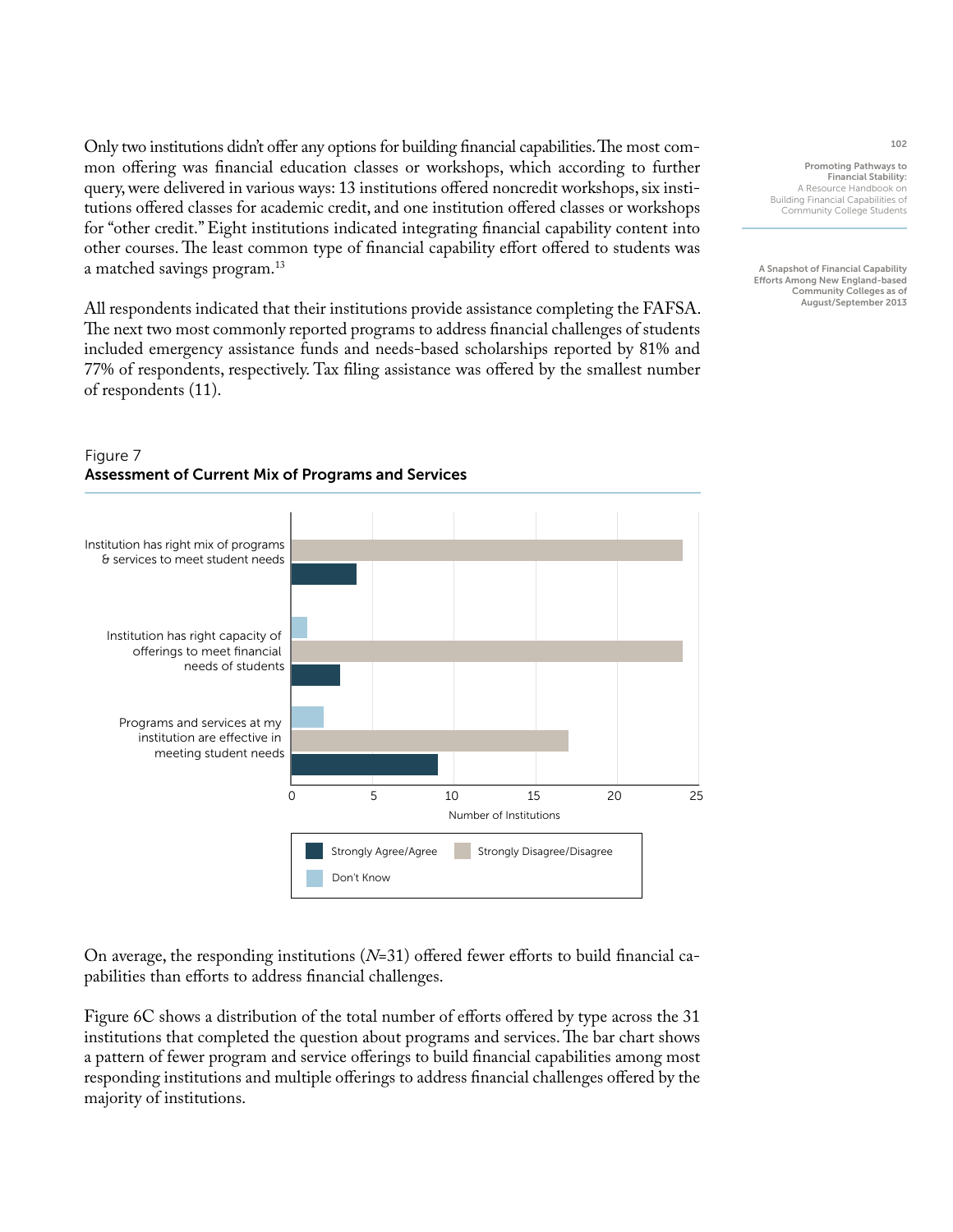Eighty-six percent of respondents who shared perceptions of their institutions' current program and service offerings (*N*=28) indicated not having the capacity and right program/ service mix to meet student needs. More than half also felt that the programs and services were not effective.

### 4. Perceived Barriers to Building Financial Capabilities

Respondents were asked to indicate all possible barriers to building the financial capabilities of students at their institution. As shown in Figure 8, funding and staff time were the most commonly selected barriers. Insufficient partnerships were considered a barrier by the fewest number of respondents.

Overall, the level of priority for building financial capabilities of community college students was high across most of the institutions participating in the survey conducted in August and September 2013. Yet there appeared to be a discrepancy between the prioritization and the dedicated resource/capacity mix. The offerings of programs and services to address financial challenges of students significantly outnumber those dedicated to building financial capabilities among students.



## Figure 8 Perceived Barriers to Building Financial Capabilities of Students

Most institutions reported serving large portions of Pell Grant–eligible students and reported that the LMI students commonly struggle with a variety of expenses ranging from tuition to student loans. The financial independence of students, who lack familial financial support and lack emergency savings, are prevalent reasons for the financial struggles faced by students, according to survey respondents. But, in addition, factors related to spending habits and use of financial aid were commonly reported.

### Limitations

While very few respondents indicated low levels of self-reported knowledge of efforts in place to address financial needs and build financial capabilities among students, the nature of what the survey was asking of respondents is likely to have captured some erroneous responses. It is difficult for any single institutional staff person to have both the breadth of view and depth of knowledge of both high-level priorities and program and service offerings on the ground. However, because the majority of respondents had been employed 103

Promoting Pathways to Financial Stability: A Resource Handbook on Building Financial Capabilities of Community College Students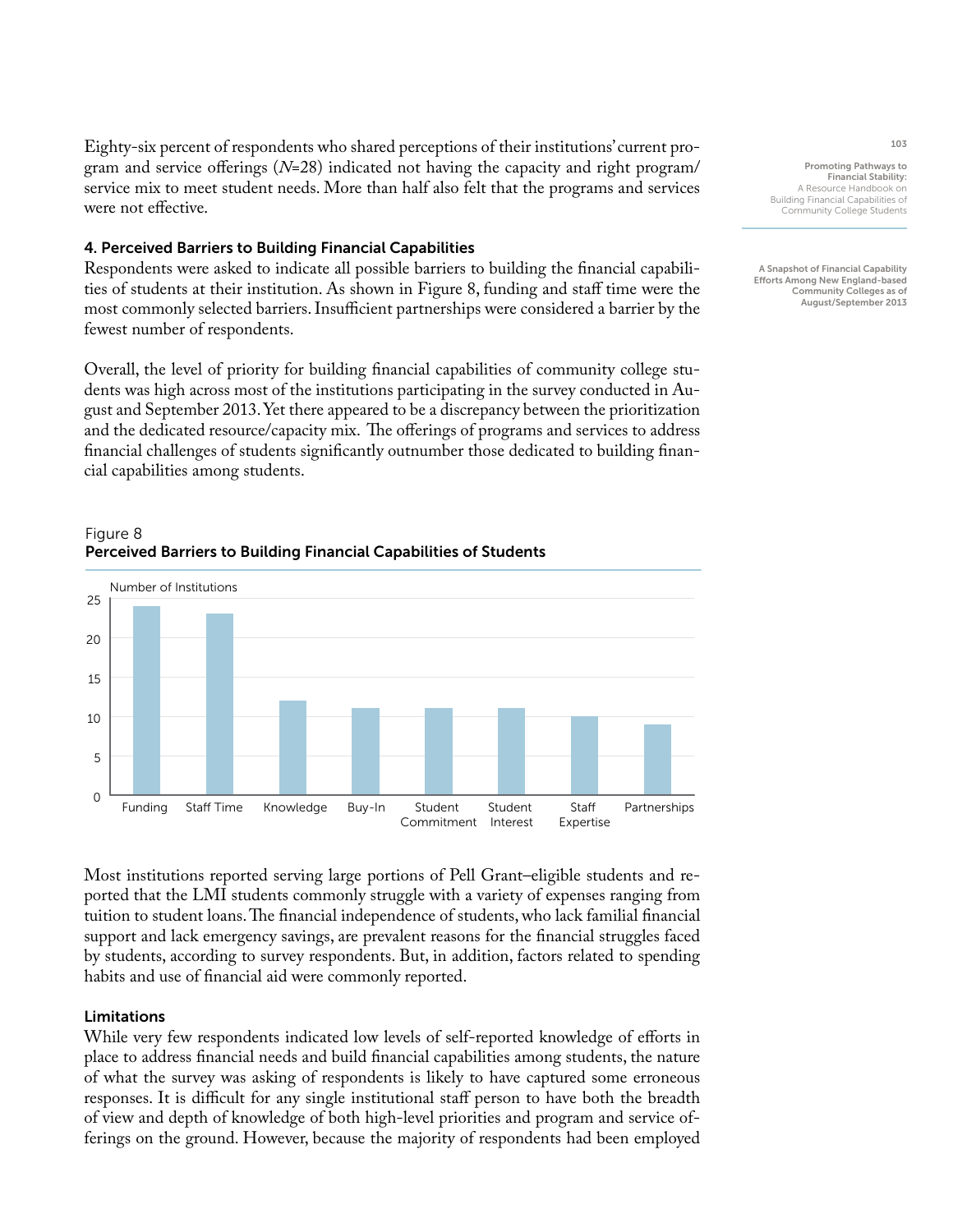by their institutions for over 10 years and because they were encouraged to take their time completing the survey or to forward it to a colleague who might be better suited to complete the survey, there is reason to have confidence in the findings.

Efforts were made to clarify when we were asking about efforts that "address financial needs" versus "build financial capabilities" in the survey, but the extent to which respondents answered questions with a clear sense of what types of institutional efforts fall into each category is likely to include some degree of error.

The small number of cases prohibited the use of comparative analysis of groups or examining relationships between factors.

### Conclusion

The analysis reveals that for most institutions, financial capability efforts are perceived as a fit with institutional values and priorities. Yet the number of efforts that address financial challenges and the dedication of resources to this work far exceed those dedicated to building financial capabilities.

Historically serving members from disadvantaged groups and backgrounds, community colleges have long had to address the financial needs of their students. The more affordable tuition rates are the most visible and well-known method for helping to minimize the financial challenges associated with higher education. So it comes as no surprise that there is more variation across institutions in their offerings of efforts to build capabilities rather than to address needs. The question becomes whether building financial capabilities can actually help to mitigate some of the financial challenges students face. Could the use of money management and savings strategies help a student manage an unforeseen expense in a way that protects the student from having to seek emergency assistance or make a difficult decision involving the tradeoff of continuing to invest time in school?

What the survey findings cannot reveal is why some institutions have allocated more resources and greater capacity to building financial capabilities of students than others, even while the extent to which they see this work as a priority is relatively similar. However, we do know that none of the institutions that did not prioritize building financial capabilities reported that resources were available. This is no surprise; however, it does suggest some possible opportunities for moving institutions along the continuums of fit and resource availability. It's likely that when efforts are prioritized and institutional personnel are knowledgeable about possible options for building financial capabilities of community college students, it would then make sense to find or allocate the needed resources.

Possible options for future iterations of the survey are to re-administer it to New England– based community colleges in the future to enable comparison to the baseline data collected, to make the survey instrument freely available to community colleges for internal assessments, or to administer the survey to community colleges in other regions of the country to enable regional comparison. The Boston Fed is open to all of these possibilities and will seek input from community colleges and interested stakeholders to inform which avenue to pursue for a follow-up study.

Promoting Pathways to Financial Stability:

A Resource Handbook on Building Financial Capabilities of Community College Students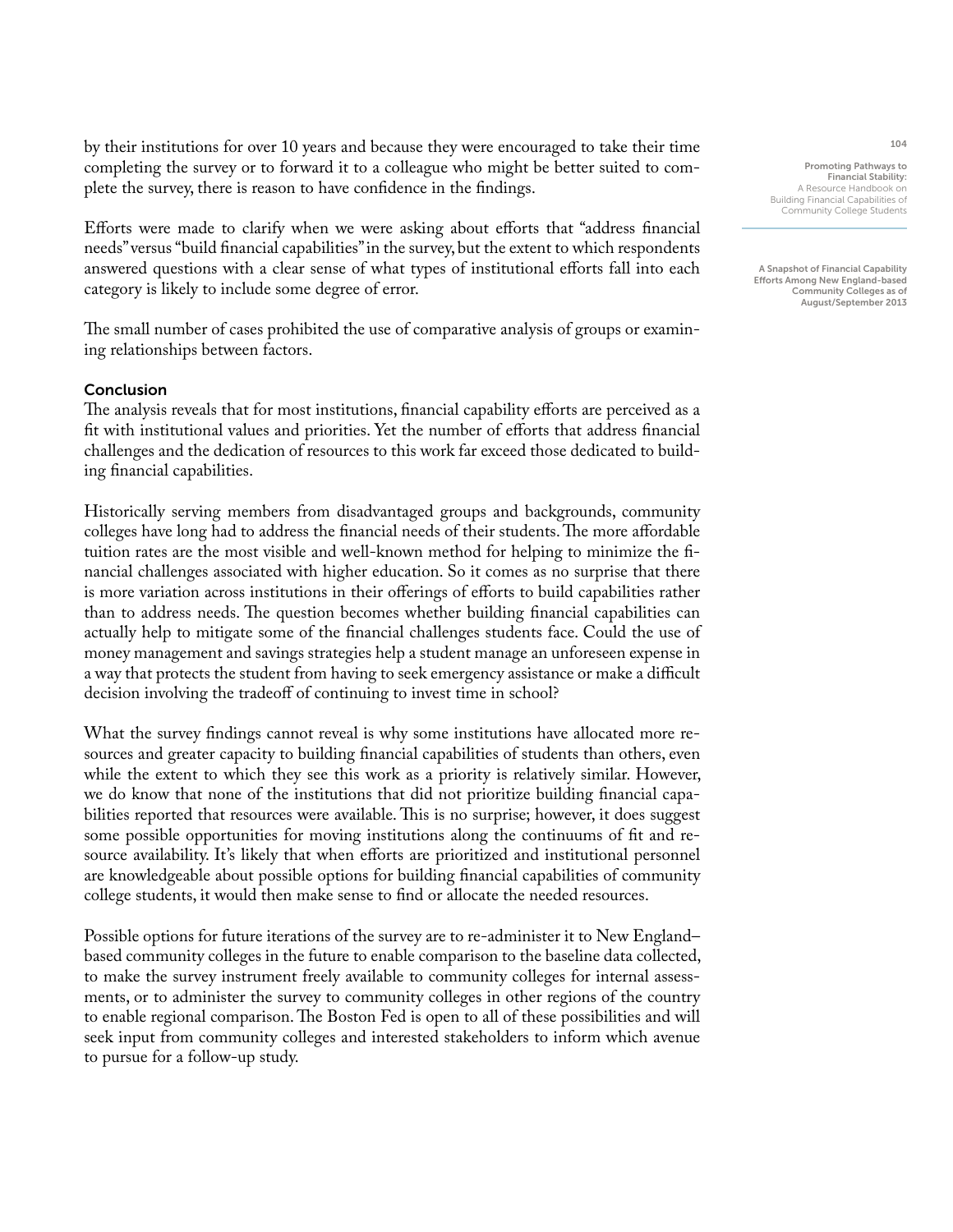### Appendix

### Data Collection

The goal of the study was to survey all New England–based community colleges. A challenge related to administering the survey was in finding the right institutional staff person who would be willing to participate and was knowledgeable about the efforts in place. Various methods were used to disseminate the survey in ways that would reach the appropriate staff person and increase the response rate. First, in collaboration with the New England Board of Higher Education, the Boston Fed co-signed a letter sent via email to all of the presidents of community colleges in the region. The letter described the purpose of the online survey and requested that the presidents forward it to the appropriate staff person. Second, the Boston Fed searched the institutions' websites for contact information for staff working in student services, enrollment, financial aid, and academic affairs. This list of staff also received invitations including links to complete the online survey.

Possible perceived incentives to complete the survey were the opportunity to inform the Boston Fed's efforts surrounding its work with community colleges and to participate in task forces to be facilitated by the Boston Fed that would help interested institutions think strategically about how to incorporate a financial capability strategy institutionally.

In some cases, multiple responses were received from the same institution. Efforts were made to compare responses on the basis of self-reported knowledge of efforts to build financial capabilities at the respondent's institution and the extent of survey completion. Those responses with the highest completion and knowledge levels were retained. The descriptive analysis reported here was based on one respondent per institution.

Secondary data from the National Center for Education Statistics (NCES) were also merged into the dataset at the institutional level. The NCES data include variables across a number of domains such as geographic setting, student enrollment, and other institutional characteristics.<sup>14</sup>

### Survey Development and Administration

The survey was developed by staff from the Federal Reserve Bank of Boston and went through multiple iterations before being administered through an online survey platform. Field experts were asked to provide feedback on the survey to ensure that it would resonate with community college personnel. Internally, the survey was piloted with a group of Boston Fed Regional & Community Outreach (R&CO) staff, including members of the Financial Capabilities Group, a Senior Policy Analyst who works on R&CO's Community Outlook Survey, and an educator from R&CO's former Economic Education Unit.

The breadth of questions asked in the survey was wide-ranging, including institutional priorities, student needs, and financial capability efforts currently in place. There was one "forced response" question in the survey, meaning that respondents would need to answer the question in full before proceeding further in the survey. The forced response question asked about efforts in place to address student financial needs and build financial capabilities. Survey respondents were encouraged to take their time in completing the survey since it would be likely that they might need to start and stop to check on some answers.

A number of items on the survey allowed respondents to "check all that apply." Questions about perceived reasons for students' financial struggles and barriers to putting efforts in place to build financial capabilities of students were written in this manner. As a result, the distribution of responses does not equal 100. The purpose of allowing multiple responses was to determine how common certain perceptions were across the responding institutions.

Promoting Pathways to Financial Stability: A Resource Handbook on Building Financial Capabilities of Community College Students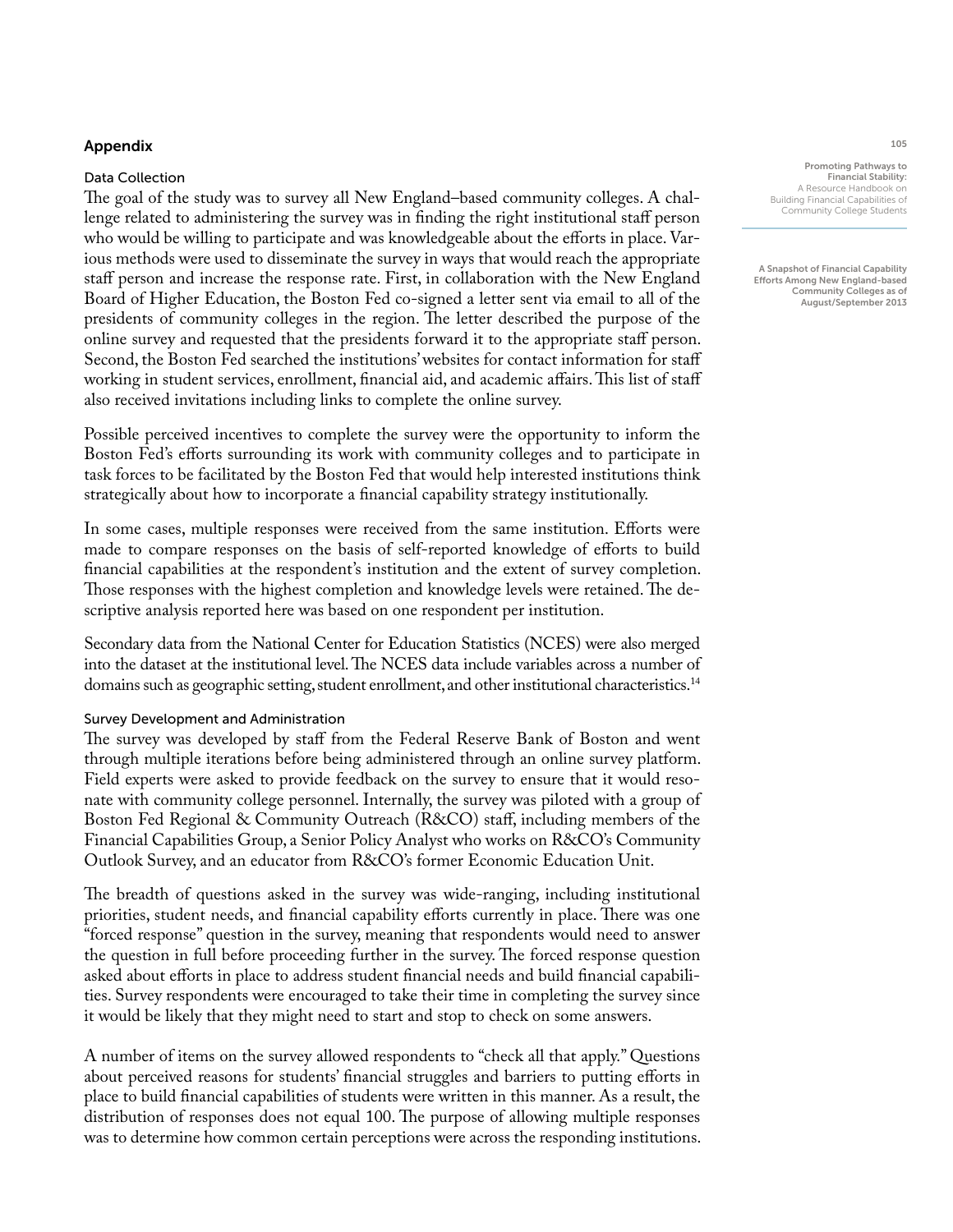# Locations and Total Enrollment of Community Colleges in New England

Promoting Pathways to Financial Stability: A Resource Handbook on Building Financial Capabilities of Community College Students

A Snapshot of Financial Capability Efforts Among New England-based Community Colleges as of August/September 2013

Source: U.S. Department of Education, Institute of Educational Sciences, National Center for Education Statistics, Integrated Postsecondary<br>Education Data System (IPEDS), 2012-13, <u>http://nces.ed.gov/ipeds/datacenter/</u>.



106